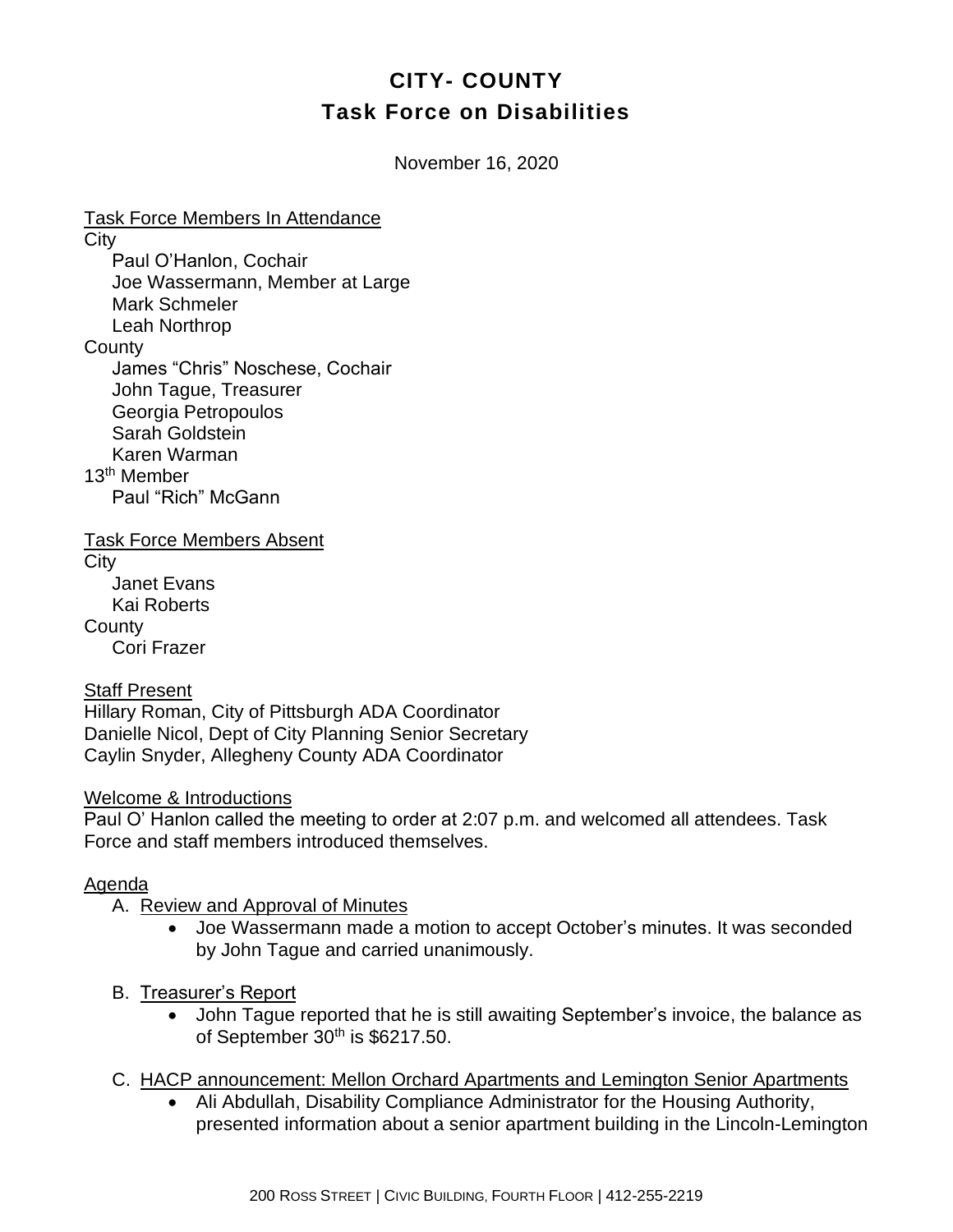area. The building has been redeveloped and is currently accepting applications for the 54 units, 48 of which are wheelchair accessible. Individuals must be aged 62 or older. The units are one-bedroom apartments.

- The Mellon Orchard Apartments, a newer facility on Station Street, will also be available soon.
- The maximum income level is \$29,050 for single adults and \$33,200 for two people.
- Ali projects that the buildings will be ready occupancy early in 2021.

## D. Downtown Advisory Group Mobility Plan: Issues, opportunities, guiding principles, and goals

- Chris Watts and Kathryn Schlesinger from the Pittsburgh Downtown Partnership (PDP) presented the Downtown Pittsburgh Mobility Plan.
- The plan provides a vision and priority structure for focusing on resources, development, and equitable growth.
- PDP coordinates planning activities with other public agencies including the City, Port Authority, and the Southwestern Pennsylvania Commission. They also engage a team of consultants.
- The Mobility Plan prioritizes community engagement to meaningfully inform the plan and generate support for its proposals.
- Among the plan's findings is the perception that downtown pedestrian traffic can be hazardous, particularly for people with disabilities. Kathryn emphasized PDP's intention to encourage equitable and safe development.
- Katheryn emphasized that the Mobility Plan is not finalized and is still able to integrate new feedback.
- Rich McGann recommended well-lit streets and crosswalks for those with lowvision.
- Sarah Goldstein made a comment about mitigating panhandling downtown. Katheryn responded that while the plan being discussed today is focused on mobility, PDP does recognize the problem with panhandling downtown.
- Paul commented that street design often promotes encroachment on pedestrian right-of-way. He asked whether sidewalk dining should be reconsidered given that the primary purpose of sidewalks is pedestrian transportation. Chris acknowledged that the state provisions previously held that businesses must keep alcohol and food services as close to their business as possible, which presented a conflict with pedestrian right-of-way. Regulations (or their enforcement) have since changed under pandemic conditions to allow for more outdoor activity generally. Chris agrees that there is an opportunity right now to present corrections to sidewalk dining regulations.
- Georgia Petropoulos discussed the complexities in the past with removing parking to expand sidewalks, by any entity. The difficult circumstances of the pandemic forced swift changes to policy in order to alleviate economic loss to the City. Increased attention to outdoor dining led to a collective effort toward changing sidewalk design.
- Paul reiterated his concern that these changes came about in response to a pandemic and not accessibility needs for people with disabilities.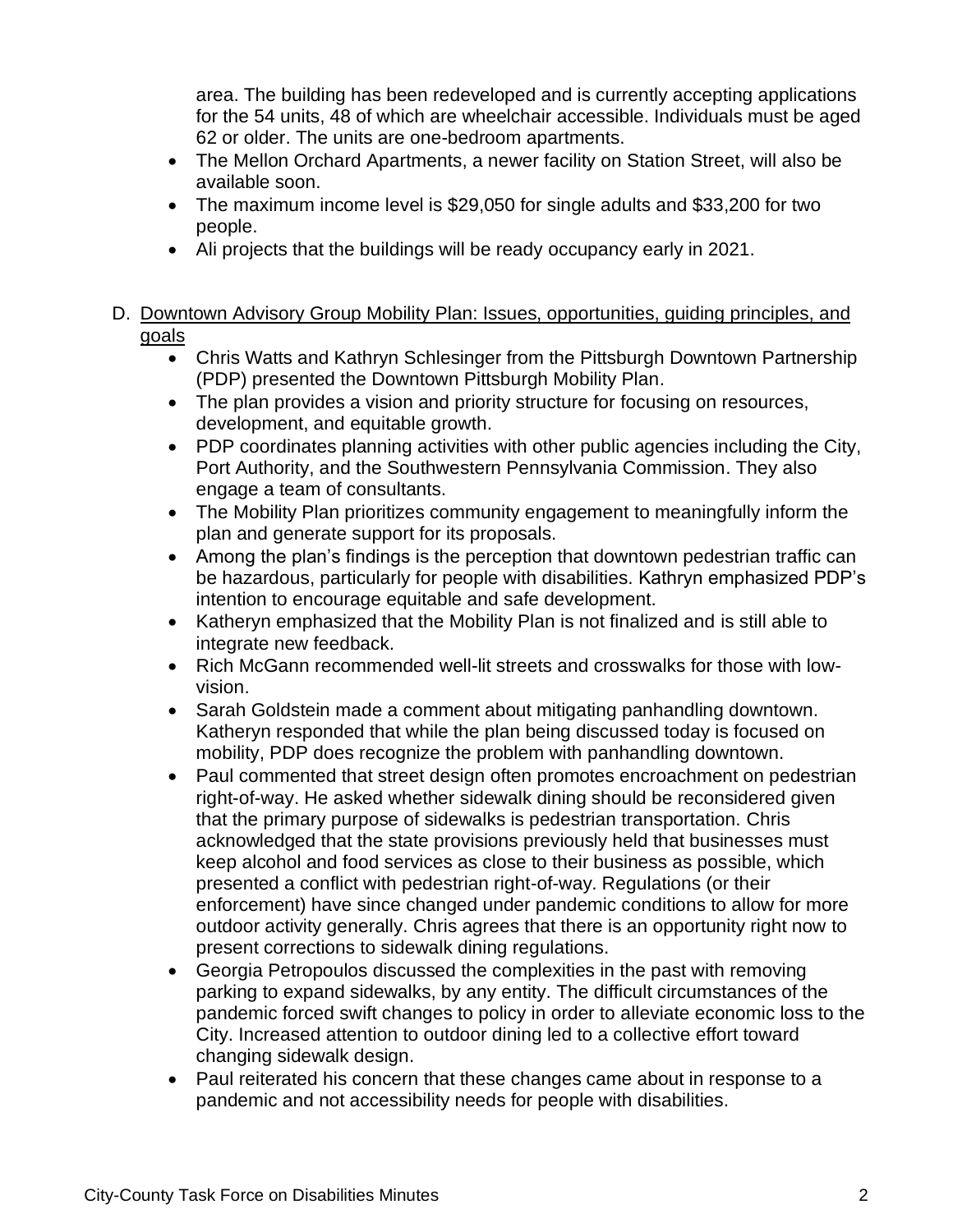- Georgia clarified that in many cases entirely new public spaces were made adjoining the sidewalks. These spaces were designed and enforced for full accessibility to the public.
- Paul challenged this assertion by expressing a concern about how these changes may have produced new obstacles for blind pedestrians. Chris responded that the City helped the PDP to create and enforce accessibility metrics and this preserved the safety of the sidewalks for pedestrians. Any problems that emerged were mainly due to noncompliance of the business.
- Chris Noschese agreed with Paul, saying that disability needs should come before bike lanes or other infrastructural desires.
- Paul challenged Chris Watts on why the sidewalk area reserved for people with disabilities is the side with all of the obstacles. He confessed that he has not seen many of the dining situations but referenced a video taken during the Black Lives Matter protests.
- Chris shared that that specific business was not actually permitted for sidewalk dining. He noted that PDP and the City are monitoring for this type of noncompliance. The business Paul referenced was not following the approved PDP and City design.
- Rich recognized that the narrowness of many of Pittsburgh's sidewalks makes serving all needs at once very difficult.
- Katheryn concluded the discussion by sharing the intended timeline of the project and next steps. She would like to come back in the spring to receive more feedback from the CCTFD.
	- More information is at DowntownPittsburgh.com/MobilityPlan.
	- Kathryn Schlesinger, Project Manager: [kschlesinger@downtownpittsburgh.com](mailto:kschlesinger@downtownpittsburgh.com)
	- Chris Watts, Vice President of Mobility: [cwatts@downtownpittsburgh.com](mailto:cwatts@downtownpittsburgh.com)
- John asked whether there was any change to the definition of what is considered a pedestrian. Chris emphasized that PDP only considers people pedestrians and as of now has no plans to expand that definition to delivery robots.

## E. Announcement: Rep. Miller proposed bill HB 2938

- Hillary Roman introduced the issue as it was framed by Louise Larkin, the legislative assistant for Rep. Miller. Rep. Miller circulated a co-sponsorship memo for a new bill that, if passed, would provide funding for SSP services through June of 2021. This bill has been reserved as HB 2938. Rep. Miller drafted this bill in addition to HB 2188, in order to highlight the critical and time-sensitive need for permanent funding for this program. They anticipate introducing this legislation in the very near future.
- Chris Noschese wondered why there isn't more bipartisan support for the bill and urged people to get their representatives to support it. Rich agreed with Chris and reiterated his support for the bill and encouraged others to do so.
- Paul asked if the Task Force, specifically Rich and Chris, would be interested in drafting a letter of support to the County state delegation.
- Sharon Bean, the Director of Development Extension for the Center for Independent Living and the supervisor of the SSP program in Pennsylvania,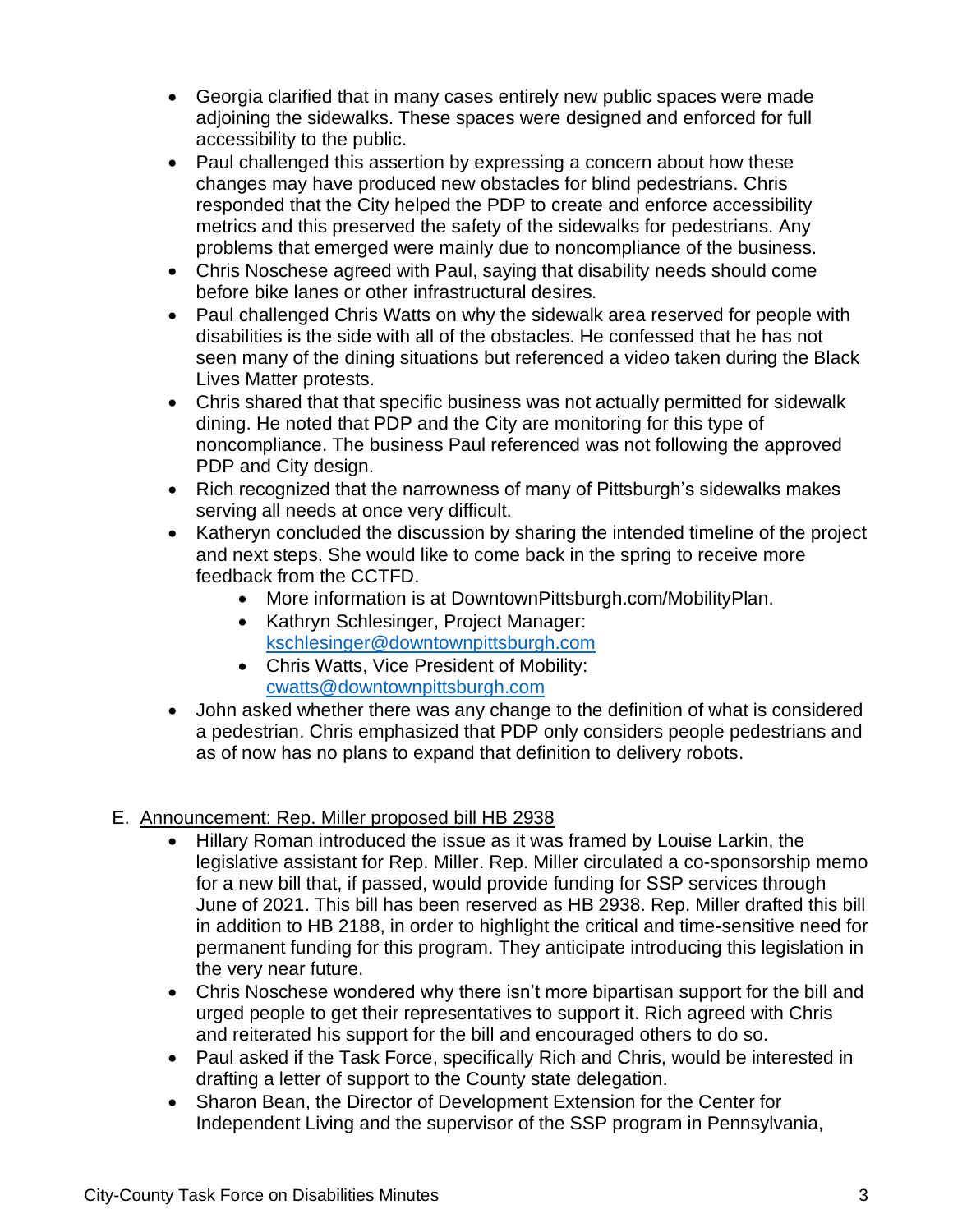commented that the program, set to close December  $31<sup>st</sup>$ , is struggling to find the funding to keep running.

- The first bill, HB 2188—intended to fund a statewide SSP program, was referred in January to the Labor and Industry Committee and has not been addressed. Rep. Miller then introduced HB 2938, a budget bill for 1.5 million dollars to be dedicated to an SSP program from Dec.  $31<sup>st</sup>$  to June  $30<sup>th</sup>$  2021. This bill will buy time to find more permanent funding for an SSP program. Sharon urged people to call and email the Appropriations Committee and ask them to consider supporting this bill.
- Joe asked for the information on the Chair of the Appropriations Committee or other important contacts. Sharon offered to forward the email from the deafblind group that was sent out to relevant stakeholders asking for support.
- Sharon corrected Rich's statement that Governor Wolf was responsible for the loss of funding. She told him that the grant money came from the Office of Vocational Rehabilitation; the grant's terms were written in such a way that the hours and deliverables were cut. This change had nothing to do with Governors Wolf or Corbett.
- F. Regulation of delivery vehicles \*Additional item\*
	- Mavis Rainey discussed an emerging issue of concern highlighted by Pittsburgh Community Reinvestment Group (PCRG) having to do with regulations on automated delivery vehicles, or personal delivery devices (PDDs). Legislation was recently passed allowing for PDDs to be designated pedestrians. They are the size of a small refrigerator, weigh up to 500 lbs, and travel up to 12 mph.
	- Concerned groups have reached out to Dir. Ricks of DOMI asking for a community meeting with PennDOT as the overseeing agency.
	- PDDs have been proposed as a relief measure for people unable to access resources safely during the pandemic. The legislation also proposes that these devices will reduce traffic congestion and environmental harm caused by carbon emissions.
	- Mavis contrasted the Oakland community's experience with Starship PPDs; the Starship group meaningfully engaged with the community and assured a human backstop for the devices that could intervene if necessary. Here, community members are unaware of how to contact authorities for these PPDs about their safety concerns.
	- Georgia added that Dir. Ricks will be hosting a meeting with PennDOT on Thursday at 4 p.m. to address these concerns. She will forward the information as it comes in.
	- John commented that this legislation, Act 106, went through without the Governor's signature, which is peculiar. He emphasized that there is still opportunity to provide feedback.

## G. County office building accessibility

- Paul introduced concerns about accessibility at the County office building that may have impeded citizen's ability to vote early or register to vote.
- Caylin Snyder confirmed that the lift in the office building malfunctioned and admitted that the timing was unfortunate as it overlapped with voting needs. She